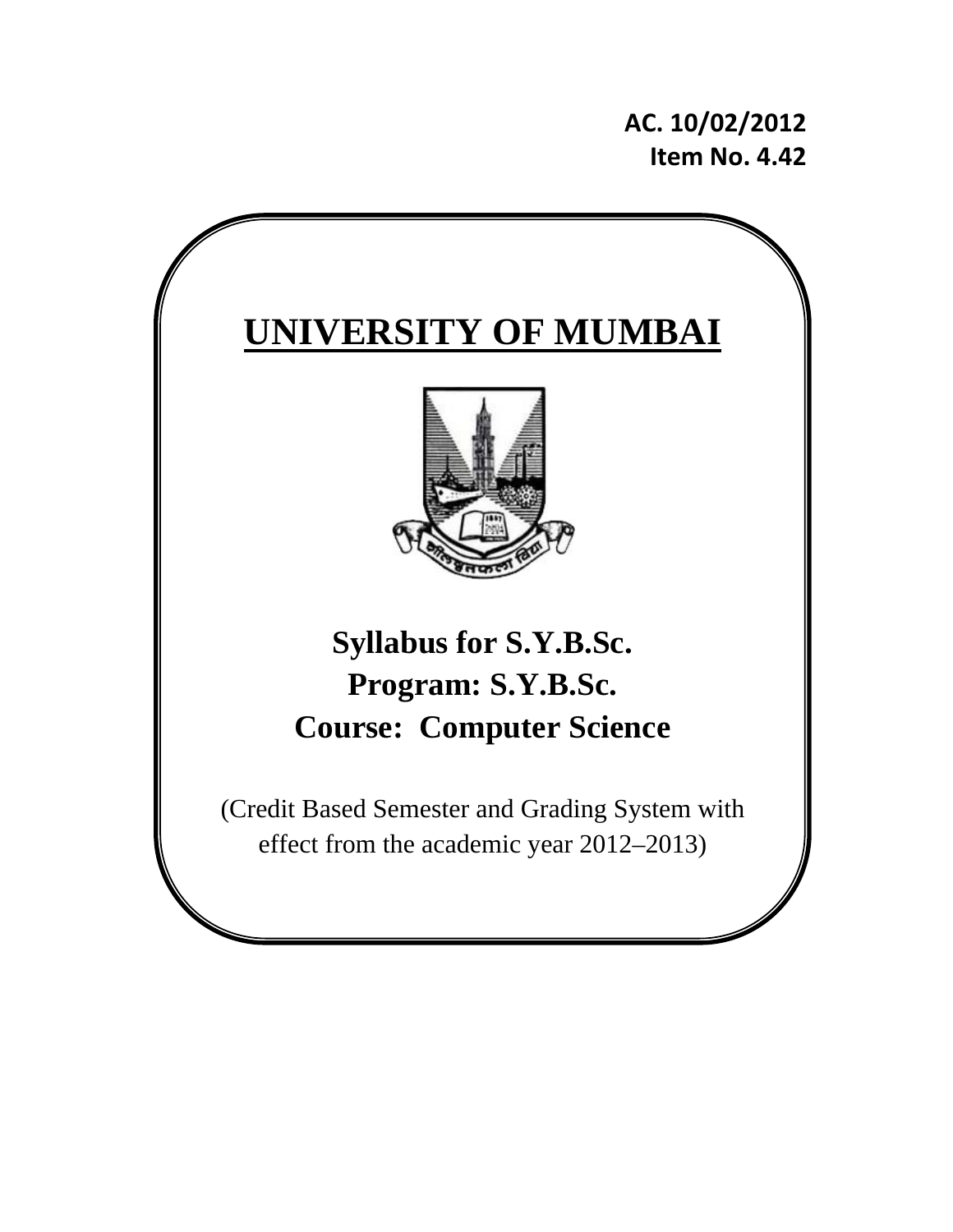# **S.Y.B.Sc. Computer Science Syllabus**

**Restructured for Credit Based Semester and Grading System**

# **To be implemented from the Academic year 2012‐2013**

#### **Semester I**

| <b>COURSE</b>  | <b>COURSE/PAPER</b>              | <b>LECTURES</b> | <b>CREDITS</b> |
|----------------|----------------------------------|-----------------|----------------|
| <b>CODE</b>    |                                  | /WEEK           |                |
| <b>USCS101</b> | <b>Discrete Mathematics</b>      | 3               |                |
| <b>USCS102</b> | C++ Programming                  | 3               |                |
| <b>USCS103</b> | Data Base Management Systems - I | l 3             |                |
| USCSPG1        | Practical - I                    | 9               | 3              |

**Practical‐ I:** 3 lecture periods per course per week per batch. All three lecture periods of the practical shall be conducted in succession together on a single day.

| <b>SEMESTER I</b>  |           |                                                                 |        |                         |
|--------------------|-----------|-----------------------------------------------------------------|--------|-------------------------|
| <b>Course Code</b> |           | <b>Title</b>                                                    |        | <b>Credits</b>          |
|                    |           | <b>THEORY</b>                                                   |        |                         |
| <b>USCS 101</b>    |           | <b>DISCRETE MATHEMATICS</b>                                     |        | 2 Credits (45 lectures) |
| Unit I             |           | <b>UNIT I: Relations:</b>                                       |        | 15 lectures             |
|                    |           | Relations: Definition and examples. Properties of relations,    |        |                         |
|                    |           | Partial Ordering sets, Linear ordering Hasse Daigrams,          |        |                         |
|                    |           | Maximum and Minimum elements, Lattices                          |        |                         |
|                    |           | Recurrence Relation: Definition of recurrence relations,        |        |                         |
|                    |           | Formulating recurrence relations, Solving recurrence relations- |        |                         |
|                    |           | Back tracking method, Linear homogeneous recurrence             |        |                         |
|                    | relations | with constant coefficients.<br>Solving                          | linear |                         |
|                    |           | homogeneous recurrence relations with constant coefficients     |        |                         |
|                    |           | of degree two when characteristic equation has distinct roots   |        |                         |
|                    |           | and only one root, Particular solutions of non linear           |        |                         |
|                    |           | homogeneous recurrence relation, Solution of recurrence         |        |                         |
|                    |           | relation by the method of generation functions, Applications-   |        |                         |
|                    |           | Formulate and solve recurrence relation for Fibonacci           |        |                         |
|                    |           | numbers, Tower of Hanoi, Intersection of lines in a plane,      |        |                         |
|                    |           | Sorting Algorithms.                                             |        |                         |
|                    |           |                                                                 |        |                         |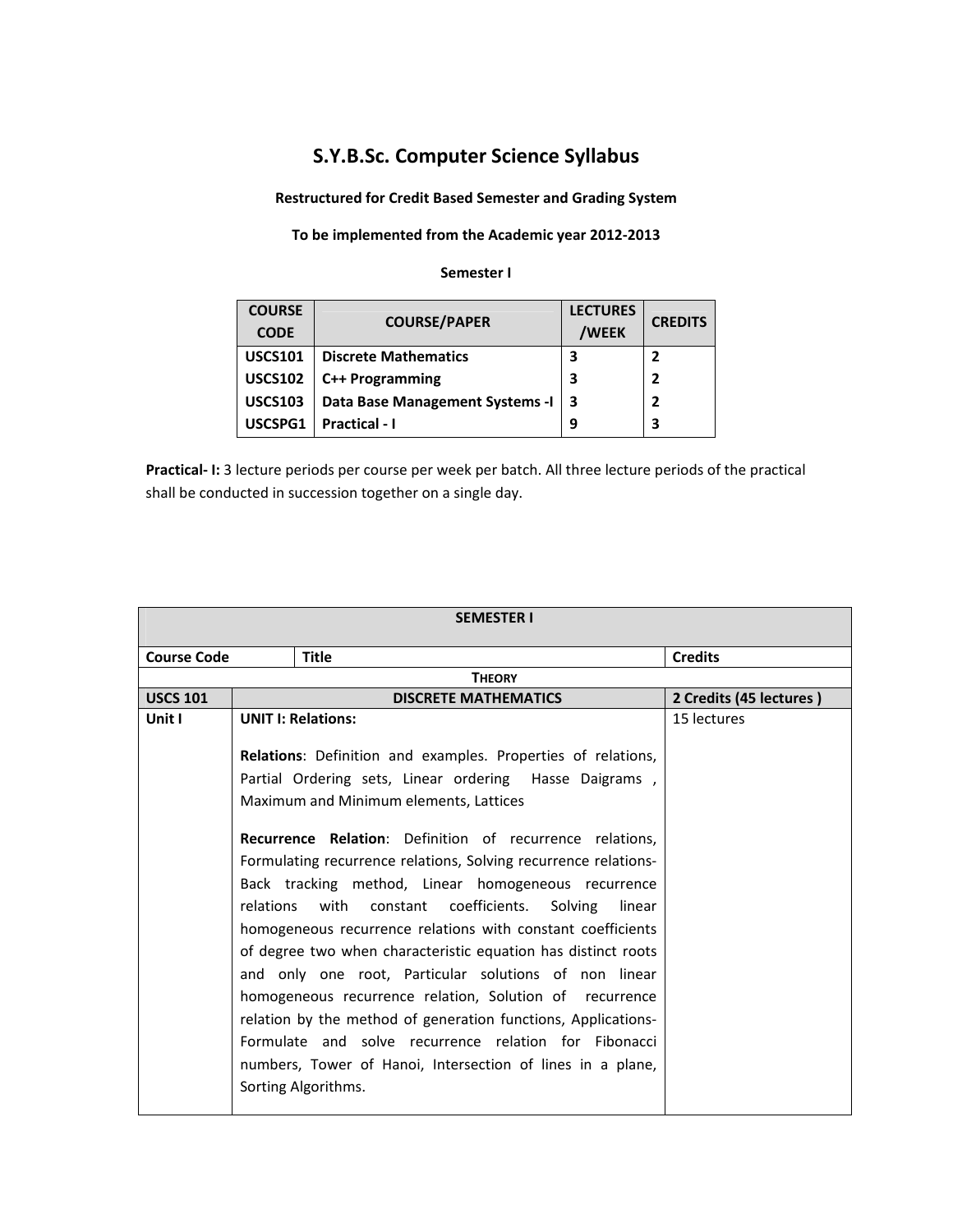| Unit II  | <b>Graphs and Trees:</b>                                                                                                                                                                                                                                                                                                                                                                                                                                                                                                                                                                                                                                                                                                                                              | 15 lectures |
|----------|-----------------------------------------------------------------------------------------------------------------------------------------------------------------------------------------------------------------------------------------------------------------------------------------------------------------------------------------------------------------------------------------------------------------------------------------------------------------------------------------------------------------------------------------------------------------------------------------------------------------------------------------------------------------------------------------------------------------------------------------------------------------------|-------------|
|          | (a) Graphs : Definition and elementary results, Adjacency<br>matrix, path<br>matrix, Representing relations<br>using<br>diagraphs[R6.3] Warshall's algorithm- shortest path,<br>Linked representation of a graph, Operations on graph with<br>algorithms - searching in a graph; Insertion in a graph,<br>Deleting from a graph, Traversing a graph- Breadth-First<br>search and Depth-First search.<br>(b) Trees: Definition and elementary results. Ordered rooted<br>tree, Binary trees, Complete and extended binary trees,<br>representing binary trees in memory, traversing binary<br>trees, binary search tree, Algorithms for searching and<br>inserting in binary search trees, Algorithms for deleting in a<br>binary search tree                          |             |
| Unit III | <b>Counting Principles, Languages and Finite State Machine:</b>                                                                                                                                                                                                                                                                                                                                                                                                                                                                                                                                                                                                                                                                                                       | 15 lectures |
|          | <b>Combinations:</b><br>(a) Permutations<br>and<br>Partition<br>and<br>Distribution of objects, Permutation with distinct and<br>indistinct objects, Binomial numbers, Combination with<br>identities: Pascal Identity, Vandermonde's Identity, Pascal<br>triangle, Binomial theorem, Combination with indistinct<br>objects.<br>(b) Counting Principles: Sum and Product Rules, Tree diagram<br>solving<br>problems,<br>Pigeonhole<br>for<br>counting<br>Principle(without proof); Simple examples, Inclusion<br>Exclusion Principle (Sieve formula) (Without proof).<br>(c) Languages, Grammars and Machines: Languages, regular<br>Expression and Regular languages, Finite state Automata,<br>grammars, Finite state machines, Gödel numbers, Turing<br>machines. |             |

- 1. Elements of Discrete Mathematics: C.L. Liu, Tata McGraw-Hill Edition.
- **2.** Discrete Mathematics and its applications: Kenneth H. Rosen, Third Edition, McGraw‐ Hill Inc.
- **3.** Concrete Mathematics (Foundation for Computer Science): Graham, Knuth, Patashnik Second Edition, Pearson Education.
- **4.** Data Structures Seymour Lipschutz, Schaum's out lines, McGraw‐ Hill Inc.
- **5.** Discrete Mathematics: Semyour Lipschutz, Marc Lipson, Schaum's out lines, McGraw‐ Hill Inc.

- **1.** Norman L. Biggs: Discrete Mathematics, Revised Edition, Clarendon Press Oxford 1989.
- **2.** K.D. Joshi: Foundations in Discrete Mathematics, New Age Publication , New Delhi.
- **3.** Edward R. Scheinerman, Mathematics, Thompson learning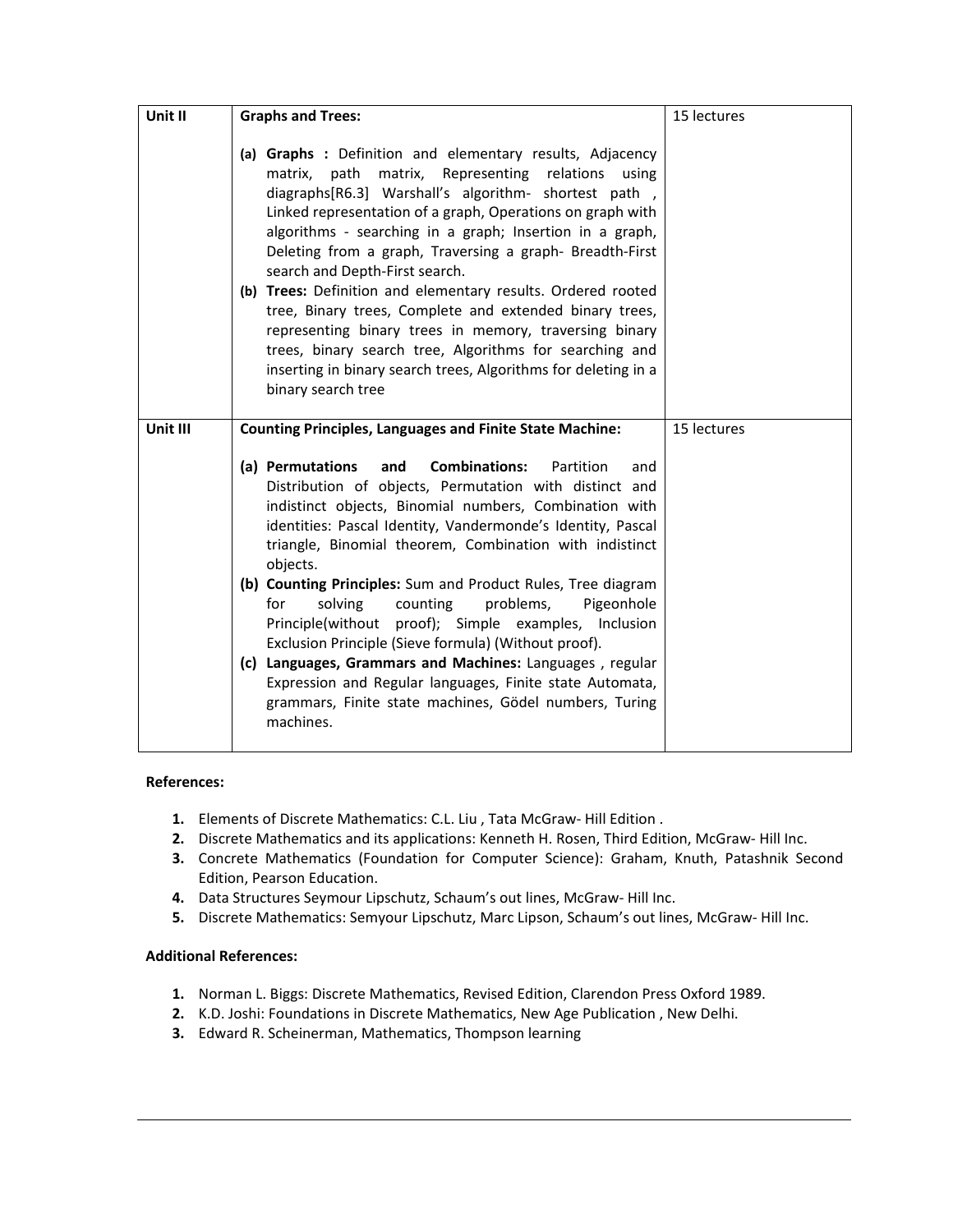| <b>USCS 102</b> | C++ Programming                                                                                                                                                                                                                                                                                                                                                                                                                                                                                                                                                                                                                                                                                                                                                                                                                                                                                                                                                                                                                                                                                                                                                                                                                                                                                                                                                                                                                                                                                                                                         | 2 Credits (45 lectures) |
|-----------------|---------------------------------------------------------------------------------------------------------------------------------------------------------------------------------------------------------------------------------------------------------------------------------------------------------------------------------------------------------------------------------------------------------------------------------------------------------------------------------------------------------------------------------------------------------------------------------------------------------------------------------------------------------------------------------------------------------------------------------------------------------------------------------------------------------------------------------------------------------------------------------------------------------------------------------------------------------------------------------------------------------------------------------------------------------------------------------------------------------------------------------------------------------------------------------------------------------------------------------------------------------------------------------------------------------------------------------------------------------------------------------------------------------------------------------------------------------------------------------------------------------------------------------------------------------|-------------------------|
| Unit I          | Concept of OOP and introduction to C++                                                                                                                                                                                                                                                                                                                                                                                                                                                                                                                                                                                                                                                                                                                                                                                                                                                                                                                                                                                                                                                                                                                                                                                                                                                                                                                                                                                                                                                                                                                  | 15 lectures             |
|                 | (a) Concept of OOP: Procedure Oriented Programming, Object<br>Oriented Programming (OOP), Basic Concept of OOP,<br>Benefits of OOP.<br>(b) Data Types : Basic data types, User defined data types,<br>Derived data types.<br>(c) Variables: Declaration of variables, Dynamic Initialization<br>of variables, Reference variables. Comments.<br>(d) Introduction to $C++$ : Parts of $C++$ program, cout and cin<br>objects, #include Directive, Variables and Constants,<br>Comments.<br>(e) Operators: Arithmetic, Relational & Logical Operators,<br>Type cast Operator, Scope resolution operator, Memory<br>Management Operators.<br>(f) Control Structures: Loops: for, dowhile, while. Decision:<br>ifelse, switch case.<br>(g) Functions: main function, Function Prototyping, Call by<br>reference, Return by reference, Inline functions, Default<br>arguments, const arguments, Function overloading.<br>(h) Classes & Objects : Defining a class, Defining member<br>Functions, making an Outside function Inline, Nesting of<br>Member Functions, Access Specifiers, Memory Allocation<br>for Objects, Static Data Members, Static Member<br>Functions, Arrays of Objects, Objects as Function<br>Arguments, Friend functions.<br>(i) Constructors<br><b>Destructors</b><br>and<br>Constructors,<br>÷<br>Parameterized constructors, Multiple constructors in a<br>class, Constructors with default arguments, Dynamic<br>initialization of Objects, Copy constructor, Dynamic<br>Constructors, Constructing Two-dimensional Arrays, const |                         |
|                 | Objects, Destructors.                                                                                                                                                                                                                                                                                                                                                                                                                                                                                                                                                                                                                                                                                                                                                                                                                                                                                                                                                                                                                                                                                                                                                                                                                                                                                                                                                                                                                                                                                                                                   |                         |
| Unit II         | Manipulators,<br>Overloading,<br>Inheritance,<br><b>Operator</b>                                                                                                                                                                                                                                                                                                                                                                                                                                                                                                                                                                                                                                                                                                                                                                                                                                                                                                                                                                                                                                                                                                                                                                                                                                                                                                                                                                                                                                                                                        | 15 lectures             |
|                 | Polymorphism:<br>(a) Manipulators : C++ Streams, C++ Stream Classes,<br>Unformatted I/O Operations, Formatted Console I/O<br>Operations, Managing O/P with Manipulators.<br>(b) Operator Overloading : Introduction, Defining Operator<br>Overloading, Overloading Unary and Binary Operators,<br>Overloading Unary and Binary Operators using Friend<br>functions, Rules for Overloading Operators.<br>(c) Inheritance: Introduction, Defining Derived classes, Single,<br>Multilevel, Multiple, Hybrid Inheritance, Virtual Base<br>classes, Abstract class, Constructors in derived classes.<br>(d) Polymorphism: Introduction, Pointer to Objects, Pointers<br>to Derived Classes, Virtual Functions, Pure Virtual<br>Functions.                                                                                                                                                                                                                                                                                                                                                                                                                                                                                                                                                                                                                                                                                                                                                                                                                    |                         |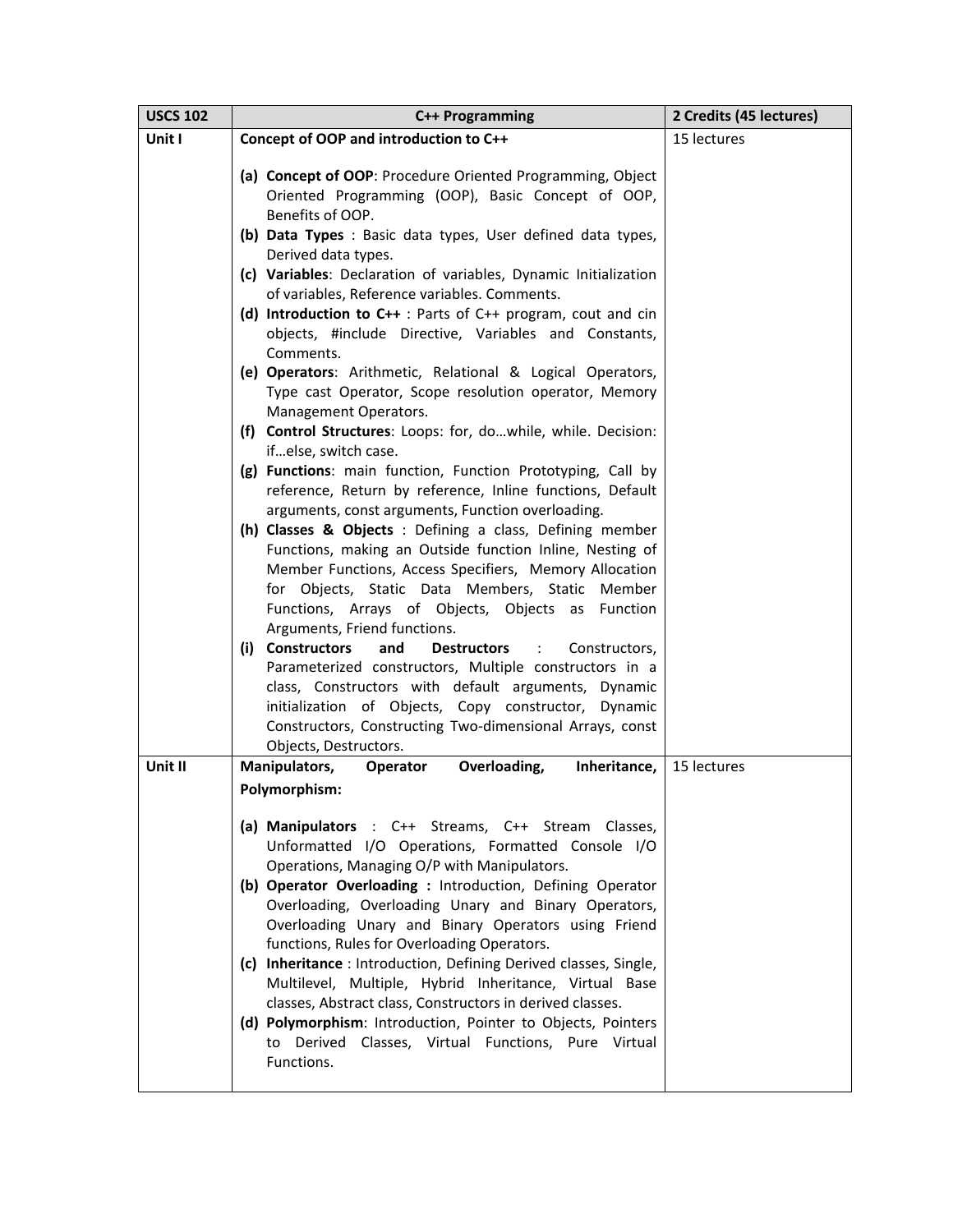| Unit III | File handling, Templates, Exceptions, Standard Template                                                        | 15 lectures |
|----------|----------------------------------------------------------------------------------------------------------------|-------------|
|          | Library                                                                                                        |             |
|          |                                                                                                                |             |
|          | (a) File handling : Introduction, Classes for File Stream                                                      |             |
|          | Operations, Opening and Closing a File, Detecting End of                                                       |             |
|          | File, More about Open(), File pointers and their<br>Manipulations, Updating a file, Error Handling during File |             |
|          | Operations, Command line arguments.                                                                            |             |
|          | (b) Templates : Introduction, Class Templates, Class Templates                                                 |             |
|          | with multiple parameters, Function Templates, Function                                                         |             |
|          | Templates with multiple parameters, Overloading of                                                             |             |
|          | Template Functions, Member Function Templates, Non-                                                            |             |
|          | Type Template Arguments.                                                                                       |             |
|          | (c) Exceptions: Introduction, Basics of Exception Handling,                                                    |             |
|          | Exception Handling Mechanism, Throwing Mechanism,                                                              |             |
|          | Catching Mechanism, Re-throwing an Exception, Specifying                                                       |             |
|          | Exceptions.                                                                                                    |             |
|          | (d) Standard Template Library: Introduction, Components of                                                     |             |
|          | STL, Containers, Algorithms, Iterators, Applications of                                                        |             |
|          | Container classes.                                                                                             |             |
|          |                                                                                                                |             |

# **Main Reference:**

- **1.** Object Oriented Programming with C++, 2e, E. Balguruswamy, TMH.
- **2.** Starting out with C++, 3e, T. Gaddis, Dreamtech.

- **1.** Complete Reference C++, H. Schildt, TMH.
- **2.** Object Oriented Programming with C++, Y. Kanitkar, BPB.

| <b>USCS 103</b> | Database Management Systems - I                                                                                                                                                                                                                                                                                                                                                                                                                                                                                                                                  | 2 Credits (45 lectures) |
|-----------------|------------------------------------------------------------------------------------------------------------------------------------------------------------------------------------------------------------------------------------------------------------------------------------------------------------------------------------------------------------------------------------------------------------------------------------------------------------------------------------------------------------------------------------------------------------------|-------------------------|
| Unit I          | <b>Relational Model</b>                                                                                                                                                                                                                                                                                                                                                                                                                                                                                                                                          | <b>15 Lectures</b>      |
|                 | <b>Overview:</b> Overview of database management system,<br>(a)<br>limitations of data processing environment, database<br>approach, data independence, three level of abstraction,<br>DBMS structure.<br>(b) Entity Relation Model: Entity, attributes, keys, relations,<br>cardinality, participation, weak entities, ER diagram,<br>Generalization, Specialization and aggregation, conceptual<br>design with ER model, entity versus attribute, entity versus<br>relationship, binary versus ternary relationship, aggregate<br>versus ternary relationship. |                         |
|                 | <b>Relational Structure:</b> Introduction to relational model,<br>(c)<br>integrity constraints over relations.                                                                                                                                                                                                                                                                                                                                                                                                                                                   |                         |
|                 | (d) Schema refinement and Normal forms: Functional<br>dependencies, first, second, third, and BCNF normal forms                                                                                                                                                                                                                                                                                                                                                                                                                                                  |                         |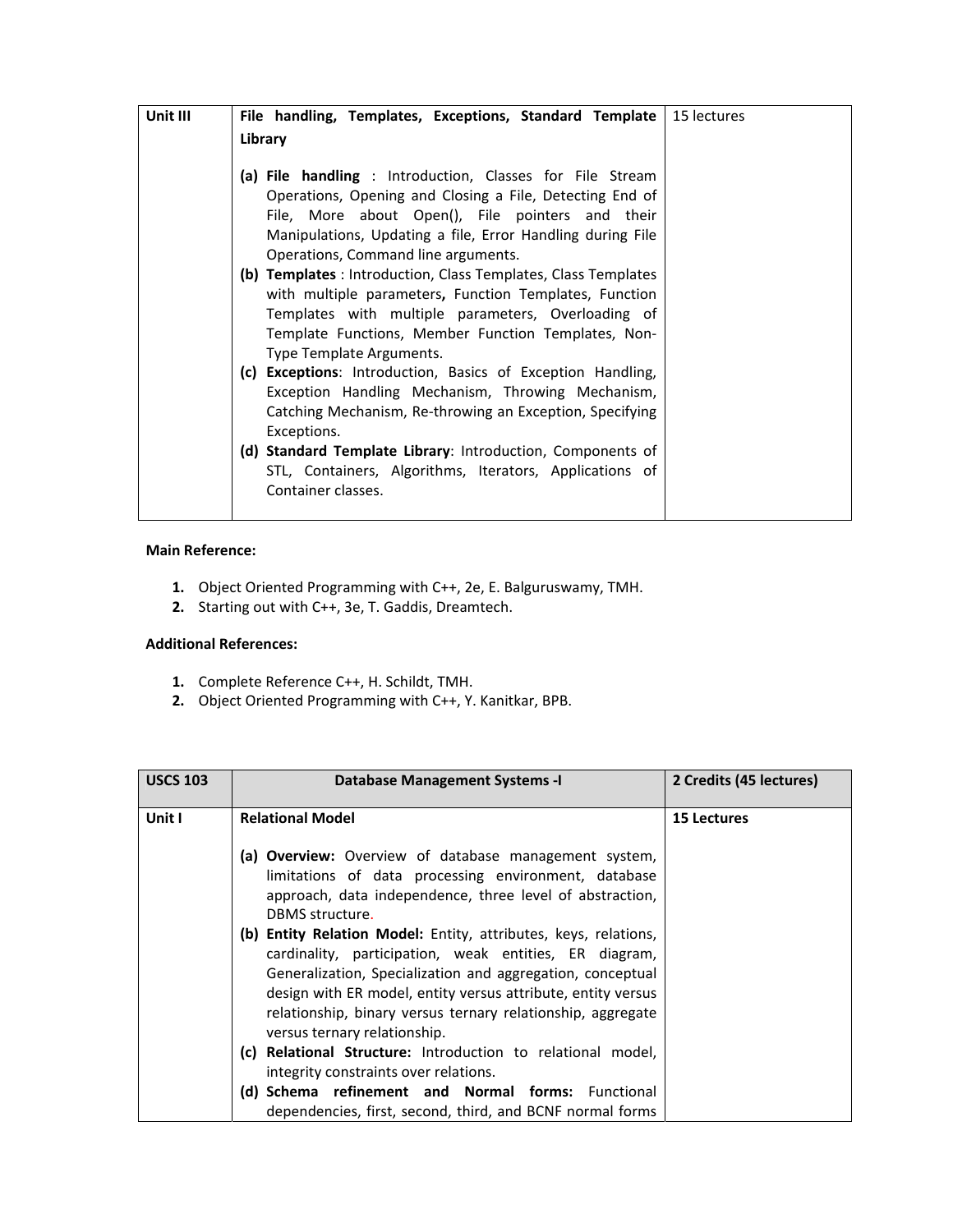|          | based on primary keys, lossless join decomposition.                                                                                                                                                                                                                                                                                                     |                    |
|----------|---------------------------------------------------------------------------------------------------------------------------------------------------------------------------------------------------------------------------------------------------------------------------------------------------------------------------------------------------------|--------------------|
|          |                                                                                                                                                                                                                                                                                                                                                         |                    |
| Unit II  | <b>Query Languages</b>                                                                                                                                                                                                                                                                                                                                  | <b>15 Lectures</b> |
|          | (a) Relational Algebra : select and projection, Set operations<br>like union, intersection, difference, cross product, Joins -<br>conditional, equi join and natural joins, division, examples.<br>Overview of relational Calculus.                                                                                                                     |                    |
|          | (b) Creating and altering tables: Conversion of ER to relations<br>with and without constraints; CREATE statement with<br>constraints like KEY, CHECK, DEFAULT, ALTER and DROP<br>statement.                                                                                                                                                            |                    |
|          | (c) Handling data using SQL: selecting data using SELECT<br>statement, FROM clause, WHERE clause, HAVING clause,<br>ORDER BY, GROUP BY, DISTINCT and ALL predicates,<br>Adding data with INSERT statement, changing data with<br>UPDATE statement, removing data with DELETE statement                                                                  |                    |
|          | (d) Functions: Aggregate functions-AVG, SUM, MIN, MAX and<br>COUNT, Date functions: DATEADD(), DATEDIFF(),<br>GETDATE(), DATENAME()YEAR, MONTH, WEEK, DAY, String<br>functions-LOWER(), UPPER(), TRIM(), RTRIM(),<br>PATINDEX(), REPLICATE(), REVERSE(), RIGHT(), LEFT()                                                                                |                    |
|          | (e) Joining tables: Inner, outer and cross joins, union.<br>(f) Sub queries: sub queries with IN, EXISTS, sub queries<br>restrictions, Nested sub queries, correlated sub queries,<br>queries with modified comparison operations, SELECT<br>INTO operation, UNION operation. Sub queries in the<br>HAVING clause.                                      |                    |
| Unit III | <b>Implementing Indexes, Views and procedures</b>                                                                                                                                                                                                                                                                                                       | <b>15 Lectures</b> |
|          | (a) File Organization and Indexing: Cluster, Primary and<br>secondary indexing, Index data structure: hash and Tree<br>based indexing, Comparison of file organization: cost<br>model, Heap files, sorted files, clustered files. Creating,<br>dropping and maintaining indexes using SQL.<br>(b) Views: Meaning of view, Data independence provided by |                    |
|          | altering<br>dropping,<br>views,<br>creating,<br>renaming<br>and<br>manipulating views using SQL.<br>(c) Stored Procedures: Types and benefits of stored<br>procedures, creating stored procedures<br>using SQL,<br>executing stored procedures: Automatically executing                                                                                 |                    |
|          | stored procedures, altering stored procedures, viewing<br>stored procedures.<br>(d) Triggers: Concept of triggers, Implementing triggers in SQL:<br>creating triggers, Insert, delete, and update triggers, nested<br>triggers, viewing, deleting and modifying triggers, and<br>enforcing data integrity through triggers.                             |                    |
|          |                                                                                                                                                                                                                                                                                                                                                         |                    |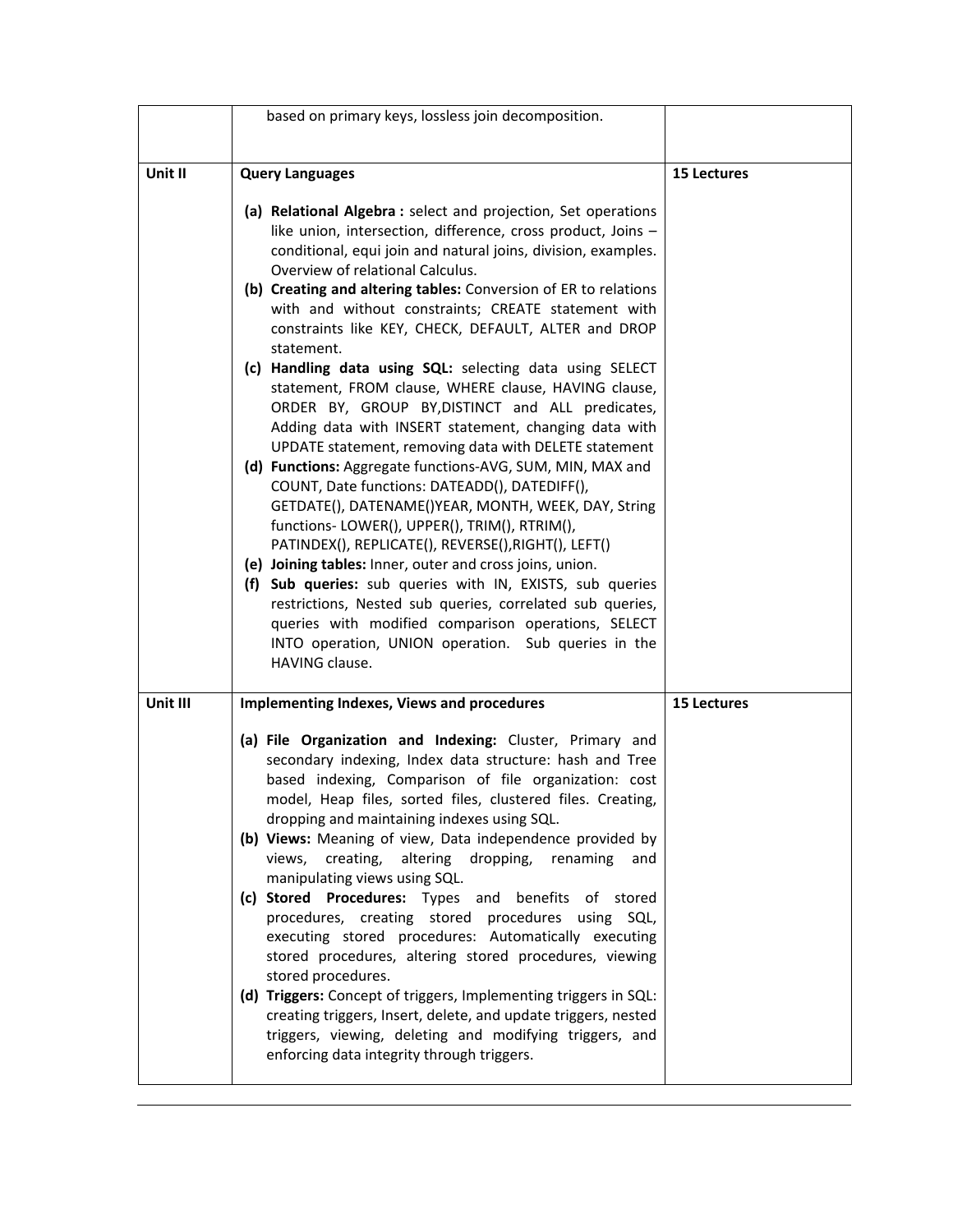- 1. Database Management Systems‐ Ramakrishnam, Gehrke , McGraw‐ Hill.
- 2. SQL, PL/SQL The Programming language of Oracle-Bayross, B.P.B. Publications.
- 3. Professional SQL server 2000 Programming Rob Vieira, Wrox Press Ltd, Shroff.

- 1. SQL server 2000 black book‐ Patrick Dalton and Paul Whitehead, Dreamtech Press.
- 2. *Elsmasri and Navathe, "Fundamentals of Database Systems", Pearson Education.*
- 3. Peter Rob and Coronel, *"Database Systems, Design, Implementation and Management", Thomson Learning*
- 4. C.J.Date, Longman, "Introduction to database Systems", *Pearson Education.*
- 5. Jeffrey D. Ullman, Jennifer Widom, "A First Course in Database Systems", Pearson Education.
- 6. Martin Gruber, "Understanding SQL",B.P.B. Publications.

| USCSPG1      | <b>PRACTICAL</b>                                                  | 3 Credits          |
|--------------|-------------------------------------------------------------------|--------------------|
| <b>Units</b> | (I) Practical List for Discrete Mathematics                       | <b>45 Lectures</b> |
| I to III P   |                                                                   |                    |
|              | Examples of partial ordering sets, Hasse diagram.<br>1.           |                    |
|              | Examples on Lattices.<br>2.                                       |                    |
|              | 3. Formulate and solve recurrence relation.                       |                    |
|              | Develop Warshall's and Shortest Path algorithm and<br>4.          |                    |
|              | implement using C.                                                |                    |
|              | 5. Implement operations on graph in C.                            |                    |
|              | 6. Develop Breadth and Depth First search algorithms and          |                    |
|              | implement using C.                                                |                    |
|              | 7. Create a link list, inserting items into a link list, deleting |                    |
|              | an item from a link list                                          |                    |
|              | Implement in C for searching and inserting in binary<br>8.        |                    |
|              | search trees and deleting in a binary search tree.                |                    |
|              | 9. Examples based on different counting principles.               |                    |
|              | 10. Examples based on Finite state Automata, and Finite           |                    |
|              | state machines.                                                   |                    |
|              | (II) Practical List for C++ Programming.                          |                    |
|              | 1. Write programs that illustrates the simple C++ concepts        |                    |
|              | without classes.                                                  |                    |
|              | 2. Write C++ programs to illustrate the concepts pointers,        |                    |
|              | functions and function overloading.                               |                    |
|              | 3. Write C++ programs to illustrate the concepts: classes,        |                    |
|              | friend functions.                                                 |                    |
|              | 4. Write C++ programs to illustrate the concepts:                 |                    |
|              | constructors, constructor overloading and destructors.            |                    |
|              | 5. Write C++ programs to illustrate the concepts: operator        |                    |
|              | overloading (both Unary and Binary).                              |                    |
|              | 6. Write C++ programs to illustrate the concepts: Simple,         |                    |
|              | Multiple, Multilevel inheritance.                                 |                    |
|              | 7. Write C++ programs to illustrate the concepts:                 |                    |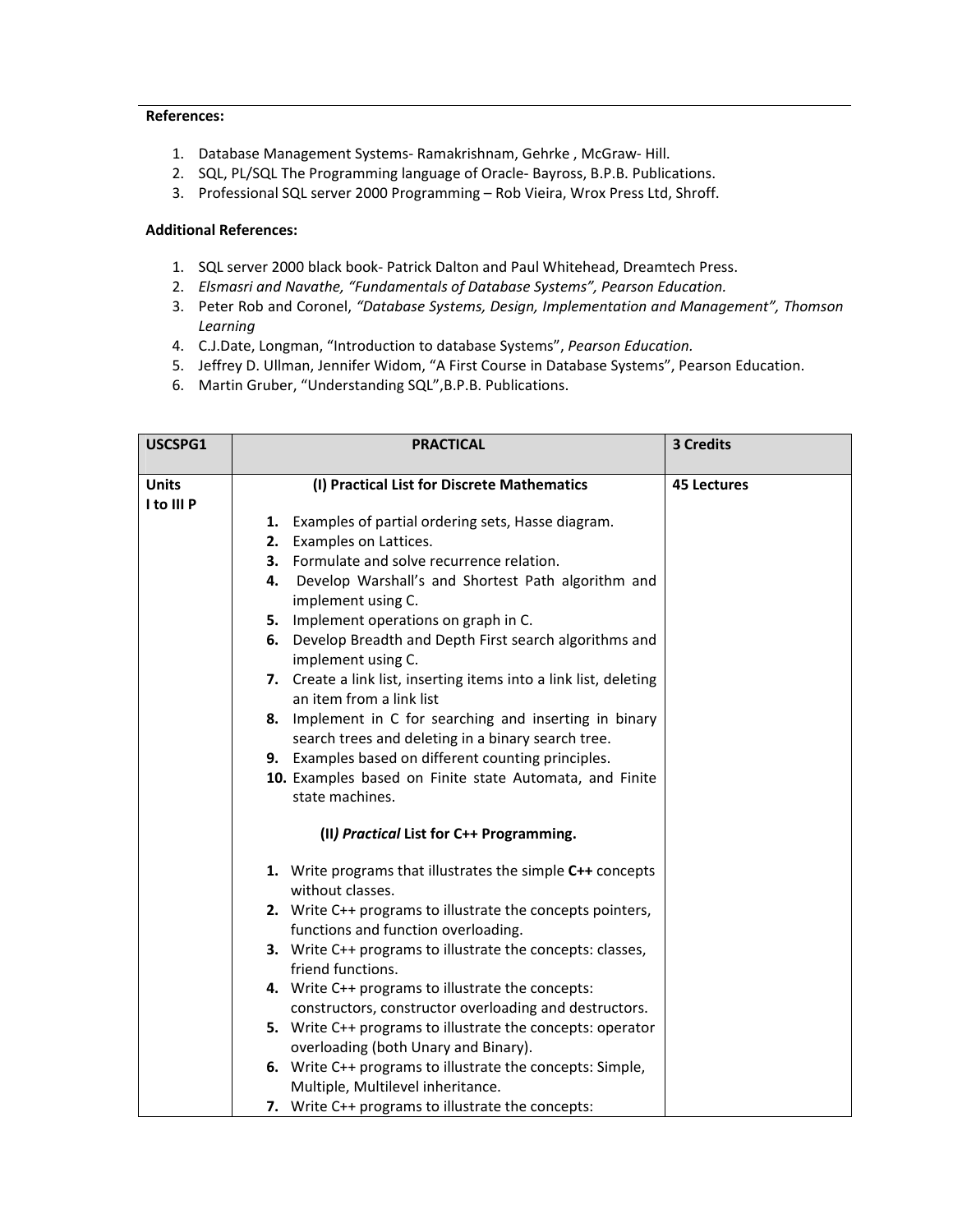| Polymorphism (Virtual functions, Pure Virtual                                                                                     |
|-----------------------------------------------------------------------------------------------------------------------------------|
| functions).                                                                                                                       |
| 8. Write programs to illustrate the file handling in C++.                                                                         |
| 9. Write programs to illustrate the templates in C++.                                                                             |
| 10. Write programs to illustrate the exceptions in C++.                                                                           |
| (III) Practical List for Database Management Systems -I                                                                           |
| 1. Creating a single table without constraints and firing<br>queries.                                                             |
| 2. Queries containing aggregate, string and date functions<br>fired on a single table.                                            |
| 3. Creating single table with constraints and executing<br>queries.                                                               |
| 4. Updating tables, altering table structure and deleting<br>table Creating and altering a single table and executing<br>queries. |
| 5. Joining tables and processing queries.                                                                                         |
| 6. For given scenario draw E-R diagram and convert                                                                                |
| entities and relationships to table. Write relational                                                                             |
| algebra queries and convert to SQL queries on these<br>tables.                                                                    |
| 7. Creating, dropping and maintaining indexes.                                                                                    |
| 8. Create and manage views and process queries on<br>views.                                                                       |
| 9. Creating stored procedures, executing procedures,<br>deleting procedures.                                                      |
| 10. Creating with or without enforcing data integrity                                                                             |
| through triggers, nested triggers, viewing, modifying<br>and deleting triggers.                                                   |
|                                                                                                                                   |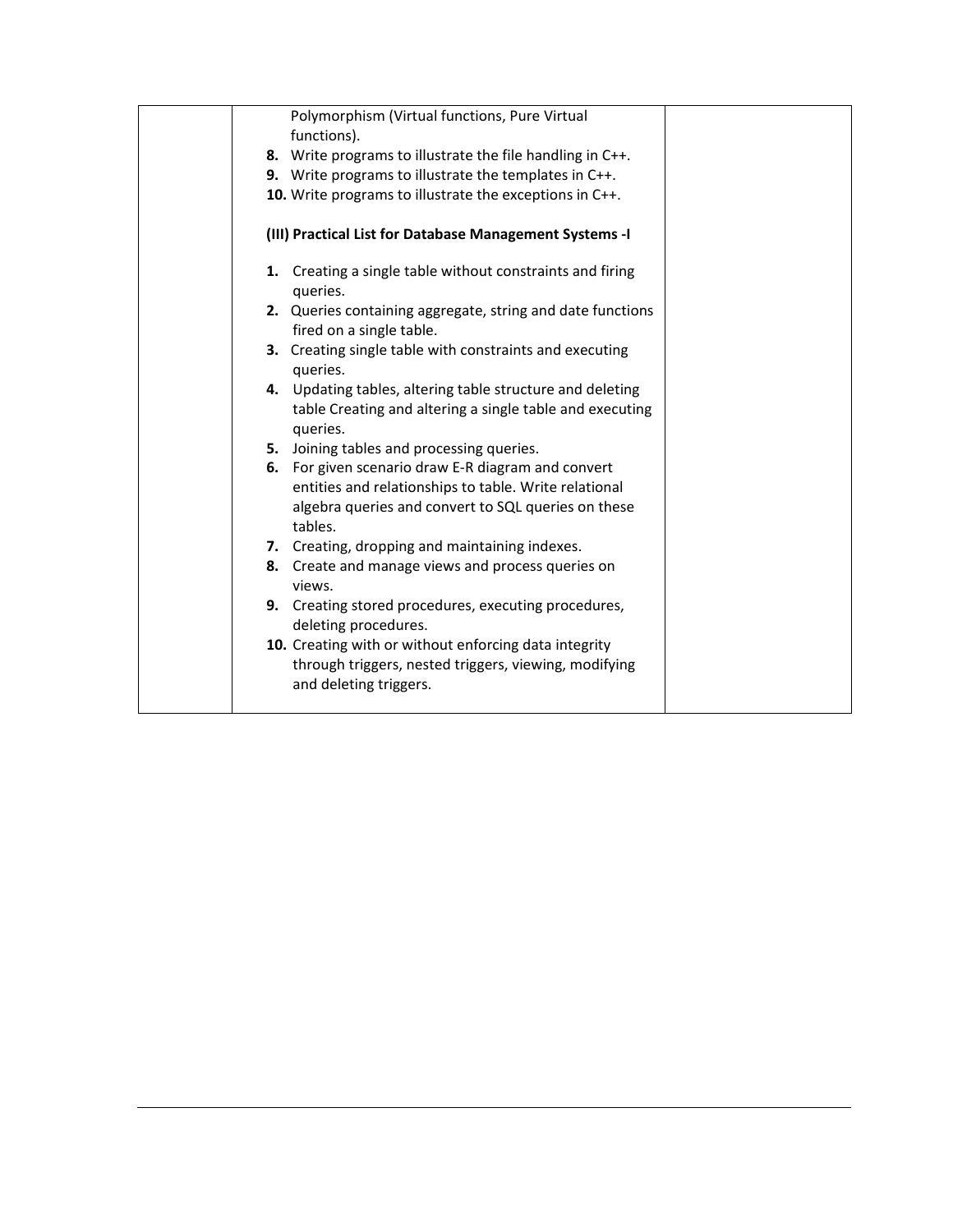#### **SEMESTER II**

| <b>COURSE</b><br><b>CODE</b> | <b>COURSE/PAPER</b>              | <b>LECTURES</b><br>/WEEK | <b>CREDITS</b> |
|------------------------------|----------------------------------|--------------------------|----------------|
| <b>USCS201</b>               | <b>Computer Graphics</b>         | 3                        |                |
| <b>USCS202</b>               | <b>Java Programming</b>          | 3                        | 7              |
| <b>USCS203</b>               | Data Base Management Systems - I | -3                       | 7              |
| USCSPG2                      | <b>Practical - II</b>            | 9                        | 3              |

**Practical‐ II:** 3 lecture periods per course per week per batch. All three lecture periods of the practical shall be conducted in succession together on a single day.

| <b>USCS 201</b> | <b>Computer Graphics</b>                                                                                                                                                                                                                                                                                                                                                                                           | 2 Credits (45 lectures) |
|-----------------|--------------------------------------------------------------------------------------------------------------------------------------------------------------------------------------------------------------------------------------------------------------------------------------------------------------------------------------------------------------------------------------------------------------------|-------------------------|
| UNIT I          | <b>Introduction to Computer Graphics</b>                                                                                                                                                                                                                                                                                                                                                                           | 15 lectures             |
|                 | (a) Introduction to Computer graphics and its applications,<br>Elements of graphics Displays.<br>(b) Scan Conversion of lines: Digital Differential Analyzer(DDA)<br>algorithm, Bresenhams' Line drawing algorithm<br>(c) Scan Conversion of a circle: Bresenhams' method of Circle<br>drawing, Midpoint Circle Algorithm, Midpoint Ellipse<br>Algorithm.<br>(d) Introduction to Computer Graphics libraries in C. |                         |
| Unit II         | <b>Design and Visualization</b>                                                                                                                                                                                                                                                                                                                                                                                    | 15 lectures             |
|                 | (a) Viewing and Clipping<br>Introduction to Viewing and Clipping, Window to Viewport<br>mapping<br>2D Clipping system: Point clipping, Inside-Outside Test,<br>Introduction to Line Clipping- Mid-Point Subdivision<br>Clipping Algorithm, Cohen-Sutherland Clipping algorithm.<br>Introduction to Polygon Clipping: Sutherland-Hodgeman<br>Algorithm. Character Clipping                                          |                         |
|                 | (b) Curves and Object design<br>Introduction to Modeling of object primitives, Space Curve<br>representation Cubic Splines, Bezier curves, Properties of<br>Bezier curves, B-Spline curves, comparison of Bezier curves<br>and B-Spline curves<br>Surface Generation and Object Design: Wire frame model,<br>Surface of Revolution, Sweep surface design, Quadric<br>Curved surfaces.                              |                         |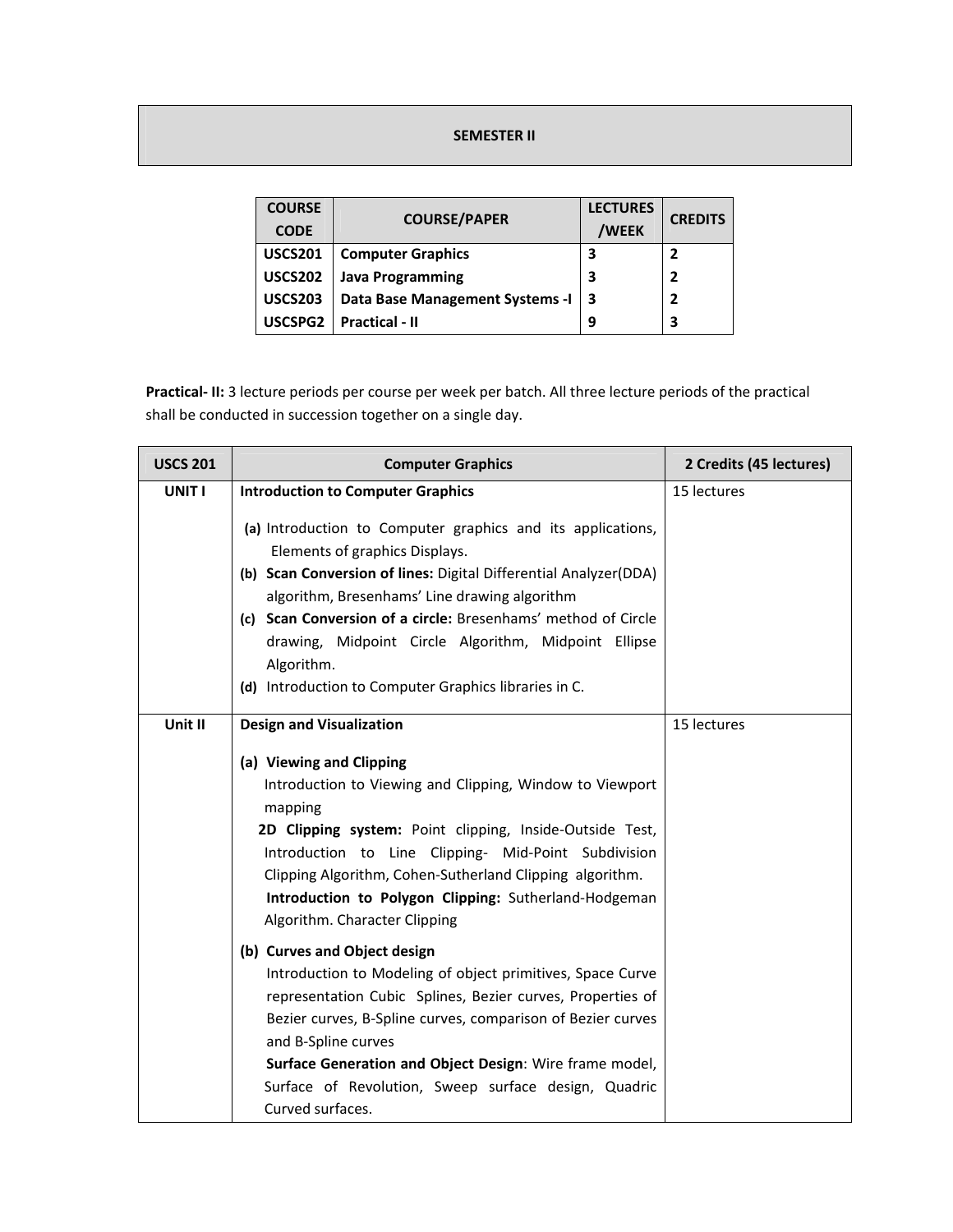| Unit III | <b>Advanced Computer Graphics</b>                                                                                                                                                                                                                                                                                                                                                                                                     | 15 lectures |
|----------|---------------------------------------------------------------------------------------------------------------------------------------------------------------------------------------------------------------------------------------------------------------------------------------------------------------------------------------------------------------------------------------------------------------------------------------|-------------|
|          | (a) Object Rendering<br>Visible and Hidden Surfaces: Introduction to hidden lines<br>and surfaces, Image and Object space algorithm, Floating<br>Horizon Algorithm, Painters algorithm, Z-Buffer algorithm<br><b>Object Rendering Models:</b> Introduction to object<br>rendering, Illumination Model,<br>Shading Techniques: Gouraund Shading, Phong Shading.<br>Transparency effect, lntroduction to<br>shadows,<br>Texture mapping |             |
|          | (b) Animation and Virtual Reality<br><b>Animation and Virtual reality:</b> Introduction to Computer<br>Animation and Multimedia systems: Components<br>of<br>Animation system, Keyframing, Kinematics and Inverse<br>Kinematics, Introduction to Morphing<br>Introduction to Virtual Reality and Special Effects                                                                                                                      |             |

- **1.** Procedural elements of Computer Graphics, David F. Rogers, Tata McGraw Hill.
- **2.** Computer Graphics, Donald Hearn, M P. Baker, PHI.
- **3.** Computer Graphics: A programming Approach, Steven Harrington, McGraw‐Hill.

# **Additional References:**

**1.** Computer Graphics: A programming Approach, Steven Harrington, McGraw‐Hill.

**2.** Theory and Problems of Computer Graphics, Zhigang Xiang, Roy, plastock, Schaum's outline series, McGraw-Hill.

| <b>USCS 202</b> | <b>Java Programming</b>                                                                                                                                                                         | 2 Credits (45 Lectures) |
|-----------------|-------------------------------------------------------------------------------------------------------------------------------------------------------------------------------------------------|-------------------------|
| Unit I          | <b>Introduction to Java Programming</b>                                                                                                                                                         | 15 lectures             |
|                 | <b>Introduction:</b> History of Java, Java features, different types of<br>Java programs, Differentiate Java with C and C++, JVM, JIT and<br>JRE.                                               |                         |
|                 | Java Basics: Variables and data types, declaring variables,<br>literals: numeric, Boolean, character and string literals,<br>keywords, type conversion and casting. Standard default<br>values. |                         |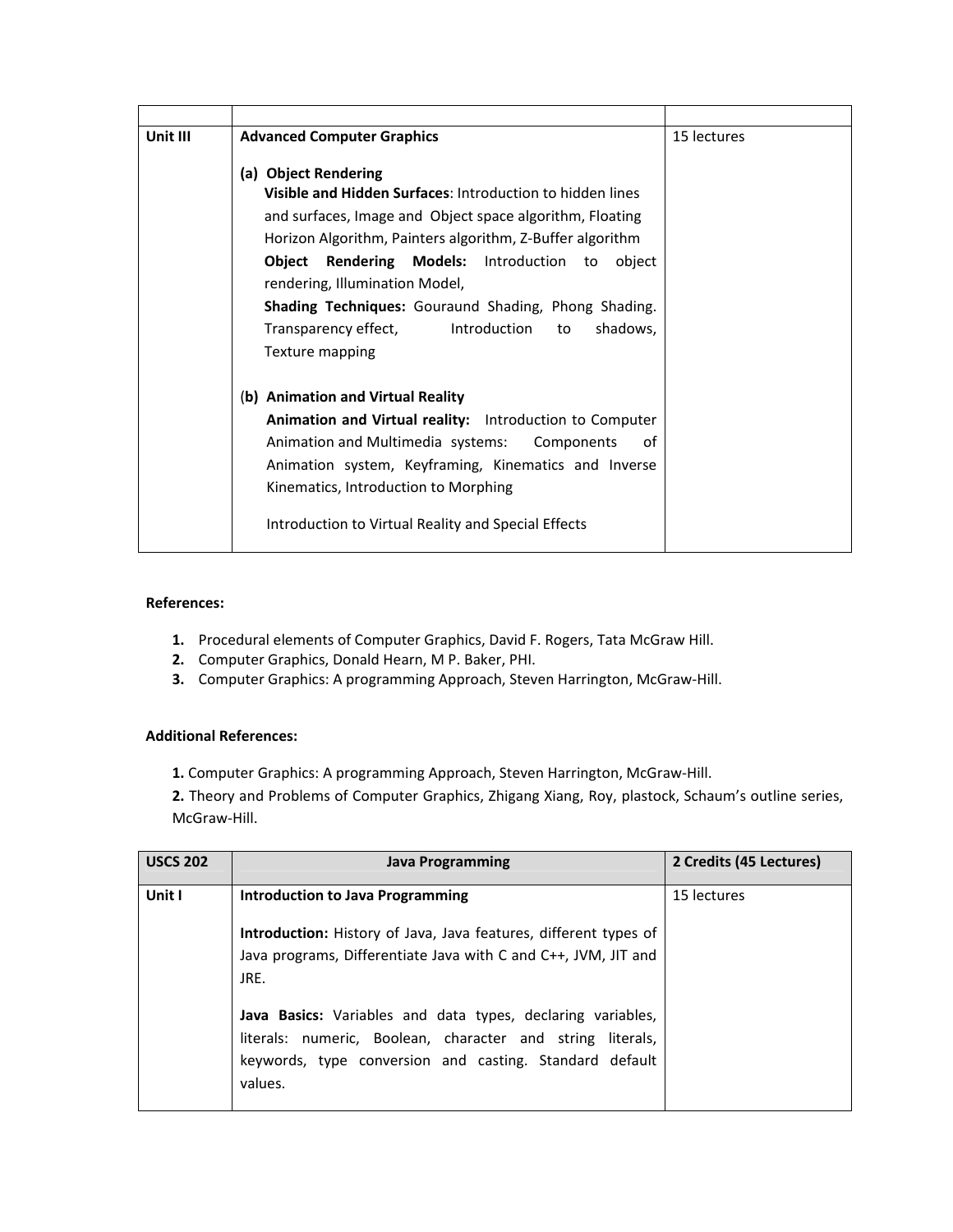|         | Java Operators: Arithmetic, relational, logical, assignment,                                                               |             |
|---------|----------------------------------------------------------------------------------------------------------------------------|-------------|
|         | increment and decrement, conditional, bitwise, precedence                                                                  |             |
|         | and order of evaluation, statement and expressions, string                                                                 |             |
|         | arithmetic.                                                                                                                |             |
|         | Loops and Controls: Control statements for decision making:                                                                |             |
|         | select statements (if statement, if  else statement, if  else                                                              |             |
|         | if statement, switch statement), goto statement, looping                                                                   |             |
|         | (while loop, do  while loop and for loop), nested loops,                                                                   |             |
|         | breaking out of loops (break and continue statements), labeled                                                             |             |
|         | loops.                                                                                                                     |             |
|         |                                                                                                                            |             |
|         | Arrays and Strings: one and two -dimensional array, creating                                                               |             |
|         | an array, strings, stringbuffer.                                                                                           |             |
|         |                                                                                                                            |             |
|         | Introduction to Classes: Defining a class, creating instance and                                                           |             |
|         | class members: creating object of a class, accessing instance                                                              |             |
|         | variables of a class, creating methods, naming methods of a                                                                |             |
|         | class, accessing methods of a class, constructor, parameterized                                                            |             |
|         | constructor, 'this' keyword, garbage collection, finalize()                                                                |             |
|         | methods overloading, constructor overloading,<br>method,                                                                   |             |
|         | nested and inner classes, static member.                                                                                   |             |
|         | Visibility control: public access, friendly access, protected                                                              |             |
|         |                                                                                                                            |             |
|         | access, private access, private protected access.                                                                          |             |
|         |                                                                                                                            |             |
| Unit II | <b>Inheritance, Interface and Packages</b>                                                                                 | 15 lectures |
|         |                                                                                                                            |             |
|         | <b>Inheritance:</b> Various types of inheritance, super<br>and                                                             |             |
|         | subclasses, keywords- 'extends', 'super', constructor chaining,                                                            |             |
|         | method overriding, final variables and methods, final classes,                                                             |             |
|         | abstract method and classes, dynamic method dispatch.                                                                      |             |
|         | Interface:<br>Defining<br>interfaces,<br>extending<br>interfaces,                                                          |             |
|         | implementing interfaces                                                                                                    |             |
|         |                                                                                                                            |             |
|         | Packages: System packages, using system package, naming                                                                    |             |
|         | conventions, creating packages, accessing a package, using a                                                               |             |
|         | package, adding a class to a package                                                                                       |             |
|         | <b>Exception</b><br>Handling:<br>Exception-handling<br>fundamentals,                                                       |             |
|         | Exception types, Uncaught exceptions, Using try and catch,                                                                 |             |
|         | Multiple catch clauses, Nested try statements, use of throw,                                                               |             |
|         | throws and finally keywords, Java's Built-in exceptions, User                                                              |             |
|         | defined exception, Chained Exception.                                                                                      |             |
|         |                                                                                                                            |             |
|         | Streams and File I/O: Concept of streams, stream classes, byte<br>stream classes: InputStream, and OutputStream, character |             |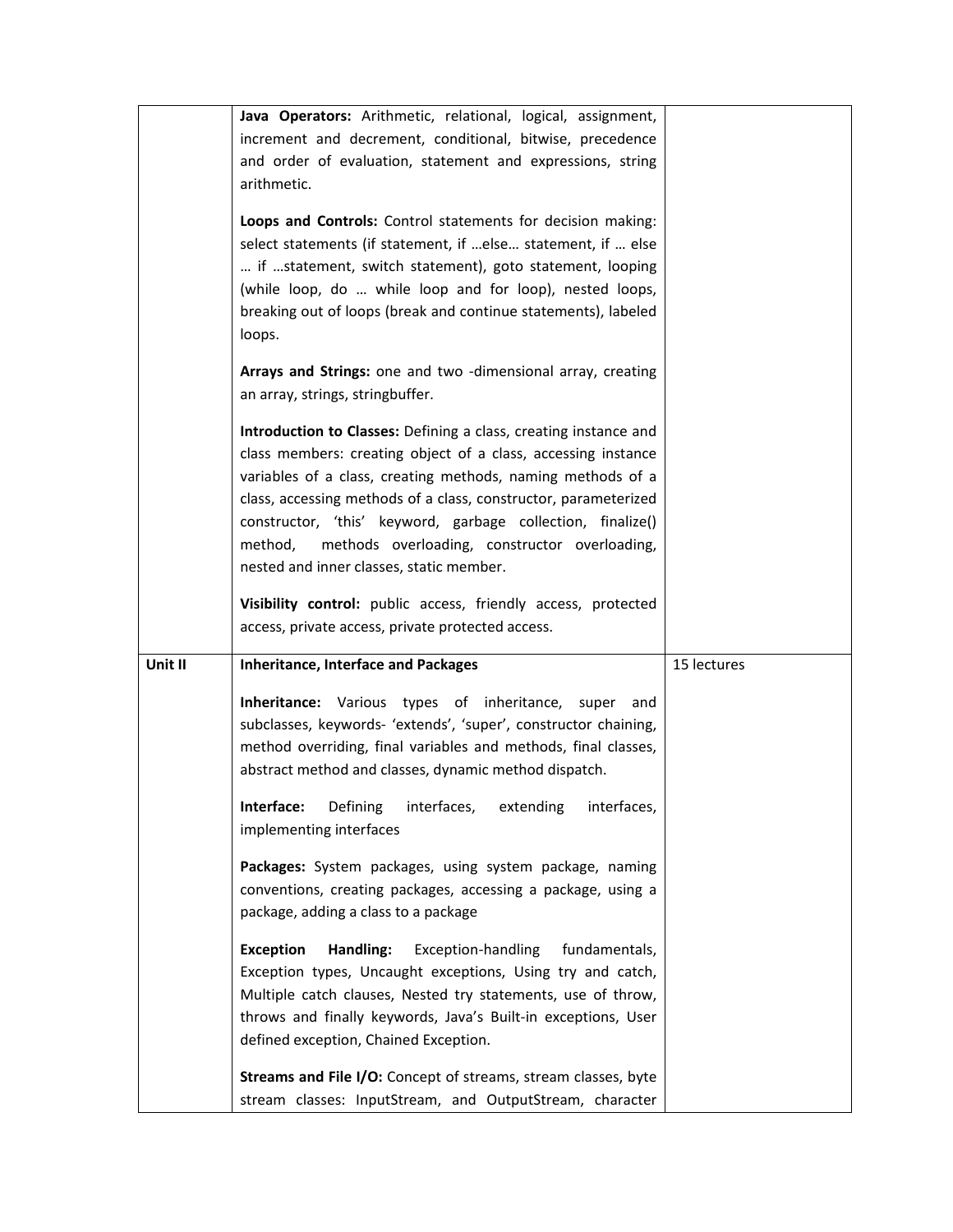|          | stream classes: Reader and Writer, Difference between byte                  |             |
|----------|-----------------------------------------------------------------------------|-------------|
|          | stream classes and character stream classes, other I/O classes,             |             |
|          | File class, Reading/writing bytes/characters, random access file,           |             |
|          | serialization.                                                              |             |
|          |                                                                             |             |
| Unit III | <b>Java Applets and Graphics Programming</b>                                | 15 lectures |
|          | Applets: Difference of applet and application, creating applets,            |             |
|          | applet life cycle, passing parameters to applets.                           |             |
|          |                                                                             |             |
|          | Graphics, Fonts and Color: The graphics class, painting,                    |             |
|          | repainting and updating an applet, sizing graphics. Font class,             |             |
|          | draw graphical figures - lines and rectangle, circle and ellipse,           |             |
|          | drawing arcs, drawing polygons. Working with Colors: Color                  |             |
|          | methods, setting the paint mode.                                            |             |
|          |                                                                             |             |
|          | AWT package: Window fundamentals: Component, Container,                     |             |
|          | Panel, Window, Frame, and Canvas. AWT Controls: labels,                     |             |
|          | buttons, textfield, textarea, checkboxes, checkboxgroup,                    |             |
|          | choice, and list. Layout Managers: FlowLayout, BorderLayout,<br>GridLayout. |             |
|          |                                                                             |             |
|          | Event Handling: The Delegation Event Model, Event classes                   |             |
|          | (ActionEvent, FocusEvent, InputEvent, ItemEvent, KeyEvent,                  |             |
|          | MouseEvent, MouseWheelEvent, TextEvent, WindowEvent)                        |             |
|          | and various listener interfaces (ActionListener, FocusListener,             |             |
|          | ItemListener, KeyListener, MouseListener,                                   |             |
|          | MouseMotionListener, MouseWheelListener, TextListener,                      |             |
|          | WindowFocusListener, WindowListener)                                        |             |
|          |                                                                             |             |

# **Main References:**

- **(1)** Java2: **The Complete Reference** Tata McGraw Hill, Fifth edition
- **(2) Programming with Java A primer**, by E. Balagurusamy 3rd Edition

- **(1)** Programming in Java, Schaum Series.
- **(2)** Java2 Programming Black Book, Dreamtech Press.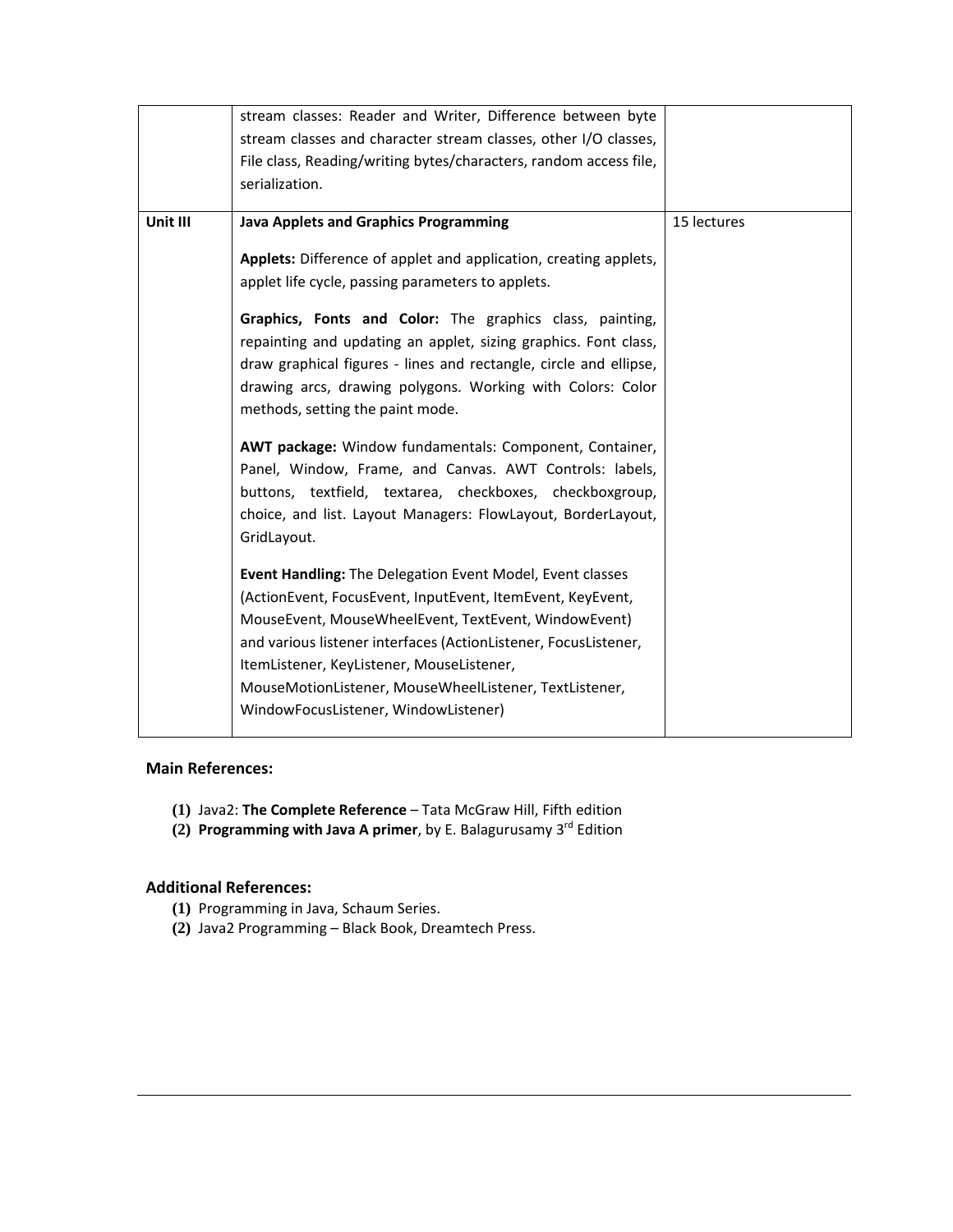| <b>USCS 203</b> | <b>Software Engineering</b>                                                                                                                                                                                                                                                                                                                                                                                                                                                                                                                                                                                                                                                                              | 2 Credits (45 Lectures) |
|-----------------|----------------------------------------------------------------------------------------------------------------------------------------------------------------------------------------------------------------------------------------------------------------------------------------------------------------------------------------------------------------------------------------------------------------------------------------------------------------------------------------------------------------------------------------------------------------------------------------------------------------------------------------------------------------------------------------------------------|-------------------------|
| Unit I          | <b>Introduction to Software Engineering</b><br>What is software? Types of software, Software Quality factors,<br>What is software engineering? Introduction to Soft Eng & its<br>objectives, The general systems approach to problem solving.<br>The three approaches to software systems development - The<br>Structured approach, the Object Oriented Approach and the<br>Information Engineering Approach.<br>Software Process: SDLC -Requirement Analysis, Software<br>design, coding, testing, maintenance etc.<br>Software Development Life Cycle Models - Waterfall Model,<br>Prototyping Model, RAD Model, Incremental Model, Spiral<br>Model, Component Based Model, Their features, strengths, | 15 lectures             |
|                 | weaknesses and differences between them, Fourth Generation<br>Techniques                                                                                                                                                                                                                                                                                                                                                                                                                                                                                                                                                                                                                                 |                         |
|                 | Project Management Process, Role of metrics & models in<br>project management                                                                                                                                                                                                                                                                                                                                                                                                                                                                                                                                                                                                                            |                         |
|                 | Project Feasibility Study - Operational, Technical, Economic,<br>Organizational and Cultural feasibility. Defining project costs<br>and project benefits. Cost/Benefit Analysis for a project                                                                                                                                                                                                                                                                                                                                                                                                                                                                                                            |                         |
| Unit II         | <b>System Analysis</b>                                                                                                                                                                                                                                                                                                                                                                                                                                                                                                                                                                                                                                                                                   | 15 lectures             |
|                 | Investigating System Requirements - Software Requirement<br>Specification Document, Need of SRS, Characteristics &<br>Components of SRS, Stakeholders, Identifying requirements<br>using various techniques (such as Questionnaires, reviewing<br>reports/forms, interviews, workflows etc), building prototypes,<br>Structured Walkthroughs,                                                                                                                                                                                                                                                                                                                                                            |                         |
|                 | Modeling System Requirements - Conceptual modeling                                                                                                                                                                                                                                                                                                                                                                                                                                                                                                                                                                                                                                                       |                         |
|                 | Data Modeling - Data entities, Attributes, Relationships,<br>Cardinality, ERD                                                                                                                                                                                                                                                                                                                                                                                                                                                                                                                                                                                                                            |                         |
|                 | Process Modeling - Developing Data Flow Diagrams, Level of<br>abstraction, Context diagram, Top level DFD, DFD fragments,<br>Physical and Logical DFD, Data Dictionary, Events, Event Table                                                                                                                                                                                                                                                                                                                                                                                                                                                                                                              |                         |
|                 | Logic Modeling- Decision Tables, Decision Trees, Structured<br>English & Pseudo-code                                                                                                                                                                                                                                                                                                                                                                                                                                                                                                                                                                                                                     |                         |
|                 | Object Oriented Modeling: Object Model, Elements of Object<br>Model, Basic Principles of OO Approach, Association,<br>Generalization, Specialization, Aggregation                                                                                                                                                                                                                                                                                                                                                                                                                                                                                                                                        |                         |
|                 | UML: Basics of UML, Types of UML Diagrams, Use Case<br>Diagram, Class Diagram, Object Diagram, Sequence diagram &<br>Collaboration diagram, State Transition & State chart diagrams                                                                                                                                                                                                                                                                                                                                                                                                                                                                                                                      |                         |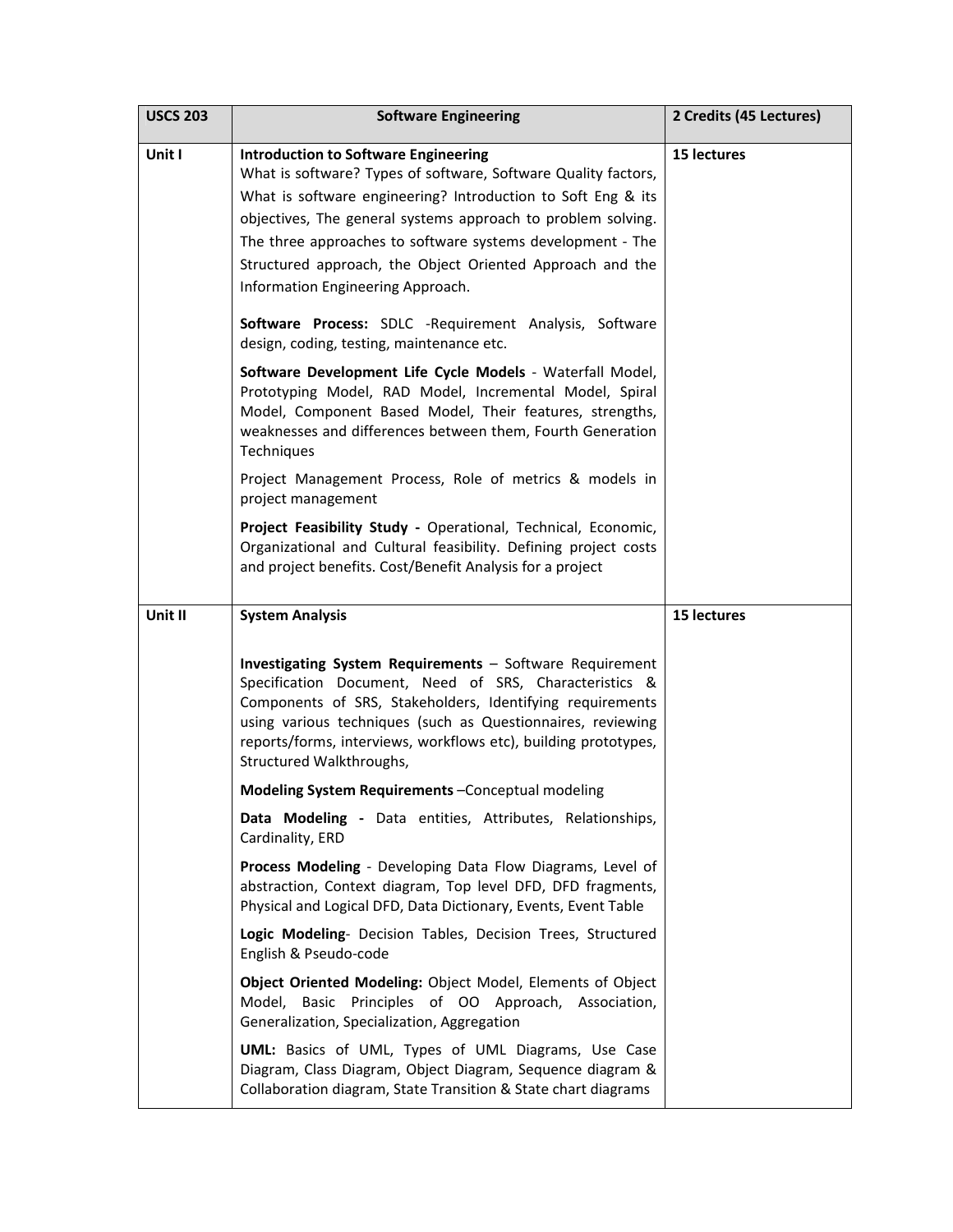| Unit III | <b>System Design &amp; Coding</b>                                                                                                                                                                                                                                                     | 15 lectures |
|----------|---------------------------------------------------------------------------------------------------------------------------------------------------------------------------------------------------------------------------------------------------------------------------------------|-------------|
|          | <b>System Design</b> - Problem partitioning, Abstraction, Top-down<br>& Bottom-up Design, Function-Oriented & Object-oriented<br>Design, Problem Partitioning, Abstraction & its type(Data &<br>Function), Modularity, Coupling, Cohesion, Drawing Structure<br>Charts & Flow charts, |             |
|          | UML Activity Diagram, Component Diagram, Package &<br>Deployment Diagram                                                                                                                                                                                                              |             |
|          | <b>Designing Databases:</b> Converting ERD to Databases,<br>Introduction to OO Databases, Object-Relational Databases,                                                                                                                                                                |             |
|          | User Interface Design - Designing System Input, output, User<br>Interface, Characteristics of good interfaces                                                                                                                                                                         |             |
|          | Coding - Top down VS Bottom up strategies, structured<br>programming & object oriented programming, Information<br>hiding, programming styles, Internal documentation                                                                                                                 |             |
|          | Verification & Validation: What is V&V, Types of V&V activities<br>such as inspection, review, walkthrough, V&V with respect to<br>requirements, system analysis, system design & coding.                                                                                             |             |

- 1. Software Engineering A Practitioner's Approach 6th Edition,Roger Pressman, McGraw Hill.
- 2. Integrated Approach to Software Engineering (3rd Edition) ‐ Pankaj Jalote (Narosa)
- 3. System Analysis & Design in a Changing World, Satzinger, Jackson, Burd Thompson Learning
- 4. Instant UML, Pierre-Alain Muller, Wrox.

- 1. UML User's Guide By Grady Booch, Ivar Jacobson, James Rambaugh
- 2. OO Modeling & Design with UML, IInd Edition, Blaha, Rambaugh, Pearson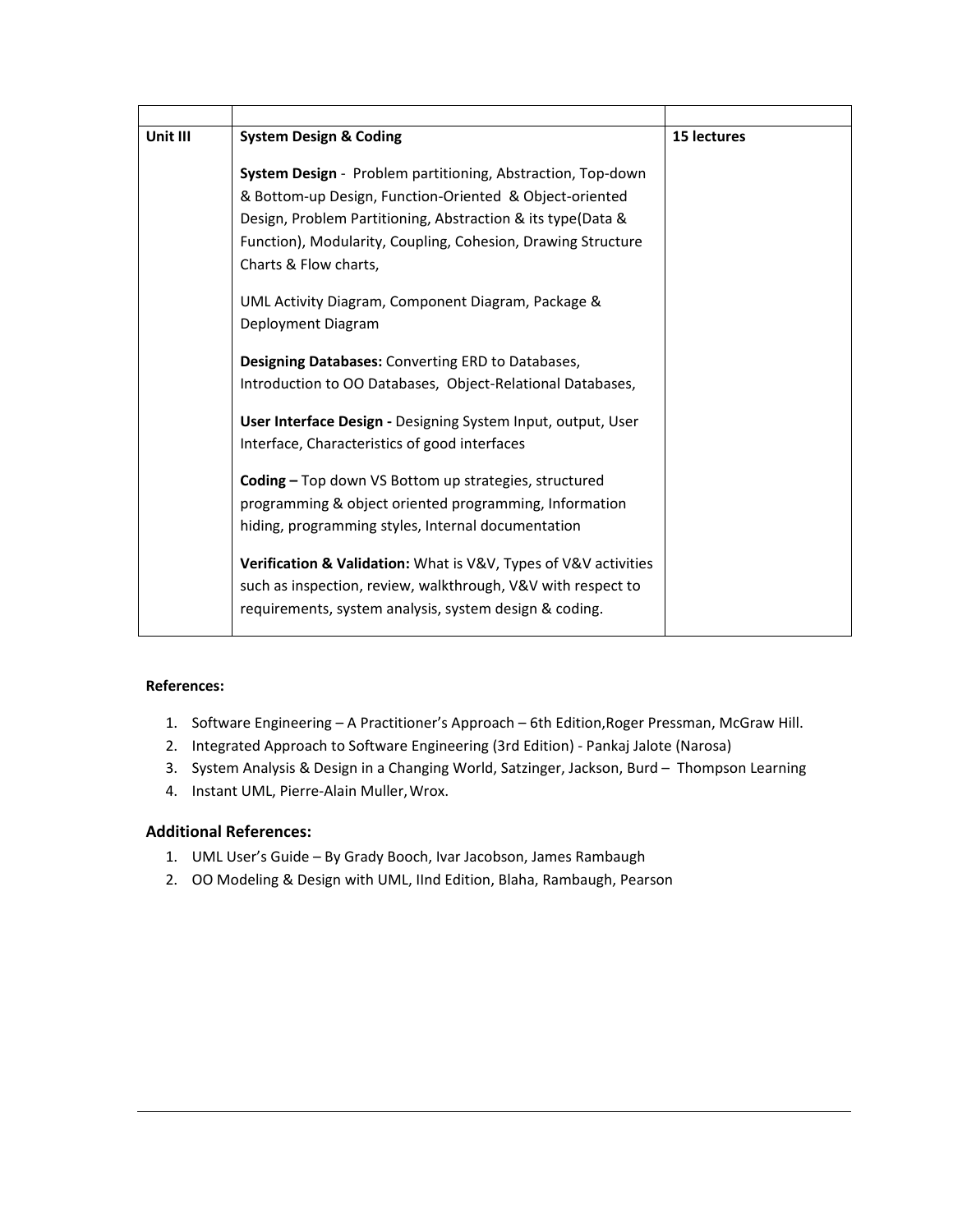| USCSPG2          | <b>PRACTICAL</b>                                                                                                        | 3 Credits  |
|------------------|-------------------------------------------------------------------------------------------------------------------------|------------|
|                  |                                                                                                                         |            |
| Unit I P,        | (I) Practical List for Computer Graphics                                                                                | 45 periods |
| Unit II P<br>and | 1. Study and use of graphics library for drawing primitive                                                              |            |
| Unit III P       | images.                                                                                                                 |            |
|                  | 2. Write a program to a line using following algorithms:                                                                |            |
|                  | (i) Digital Differential Analyzer (DDA), (ii) Bresenham's Line<br>drawing method                                        |            |
|                  | 3. Write a program to draw circle using the following                                                                   |            |
|                  | algorithms (I) Bresenham's circle drawing method, (ii)<br>Midpoint circle drawing algorithm                             |            |
|                  | 4. Write a program to demonstrate the following primitive 2D                                                            |            |
|                  | transformations on a unit square or a triangle: (i) scaling in                                                          |            |
|                  | X or Y or Both directions, (ii) translation in X or Y or Both                                                           |            |
|                  | directions, (iii) shear transformation, (iv) reflection about                                                           |            |
|                  | an axis, (v) rotation transformation                                                                                    |            |
|                  | 5. Write a program to rotate a line about an arbitrary point<br>$(x,y)$ . [Use shift of origin]                         |            |
|                  | 6. Write a program to draw an origin centered 3D cube on the                                                            |            |
|                  | screen. (Use shift of origin and bring origin of coordinate at                                                          |            |
|                  | the center of the screen)                                                                                               |            |
|                  | 7. Implement line clipping algorithm using (i) Mid-Point                                                                |            |
|                  | Clipping Algorithm, (ii) Cohen-Sutherland<br>Subdivision                                                                |            |
|                  | Clipping algorithm,                                                                                                     |            |
|                  | 8. Write a program to generate a Bezier curve for the N input<br>control points. (take n= 4, 5 and 6).                  |            |
|                  | 9. Generate cylinder as surface of revolution by rotating a line                                                        |            |
|                  | around an axis. (use delay for better visualization)                                                                    |            |
|                  | 10. Write a program                                                                                                     |            |
|                  | (a) To implement bouncing ball problem using two balls. (b)<br>To generate an animating clock.                          |            |
|                  | (c) To draw animated scenery using primitive structures like                                                            |            |
|                  | points, lines, curves, circles, etc showing rising sun and                                                              |            |
|                  | a wind mill. Other objects in the scene include trees,                                                                  |            |
|                  | house, roads etc.                                                                                                       |            |
|                  | (II) Practical List for Java Programming                                                                                |            |
|                  | Write a Java program to create a Java class:<br>1.                                                                      |            |
|                  | (a) without instance variables and methods,                                                                             |            |
|                  | (b) with instance variables and without methods,                                                                        |            |
|                  | (c) without instance variables and with methods.                                                                        |            |
|                  | (d) with instance variables and methods.                                                                                |            |
|                  | 2. Write a Java program that illustrates the concepts of<br>selection statement, looping, nested loops, breaking out of |            |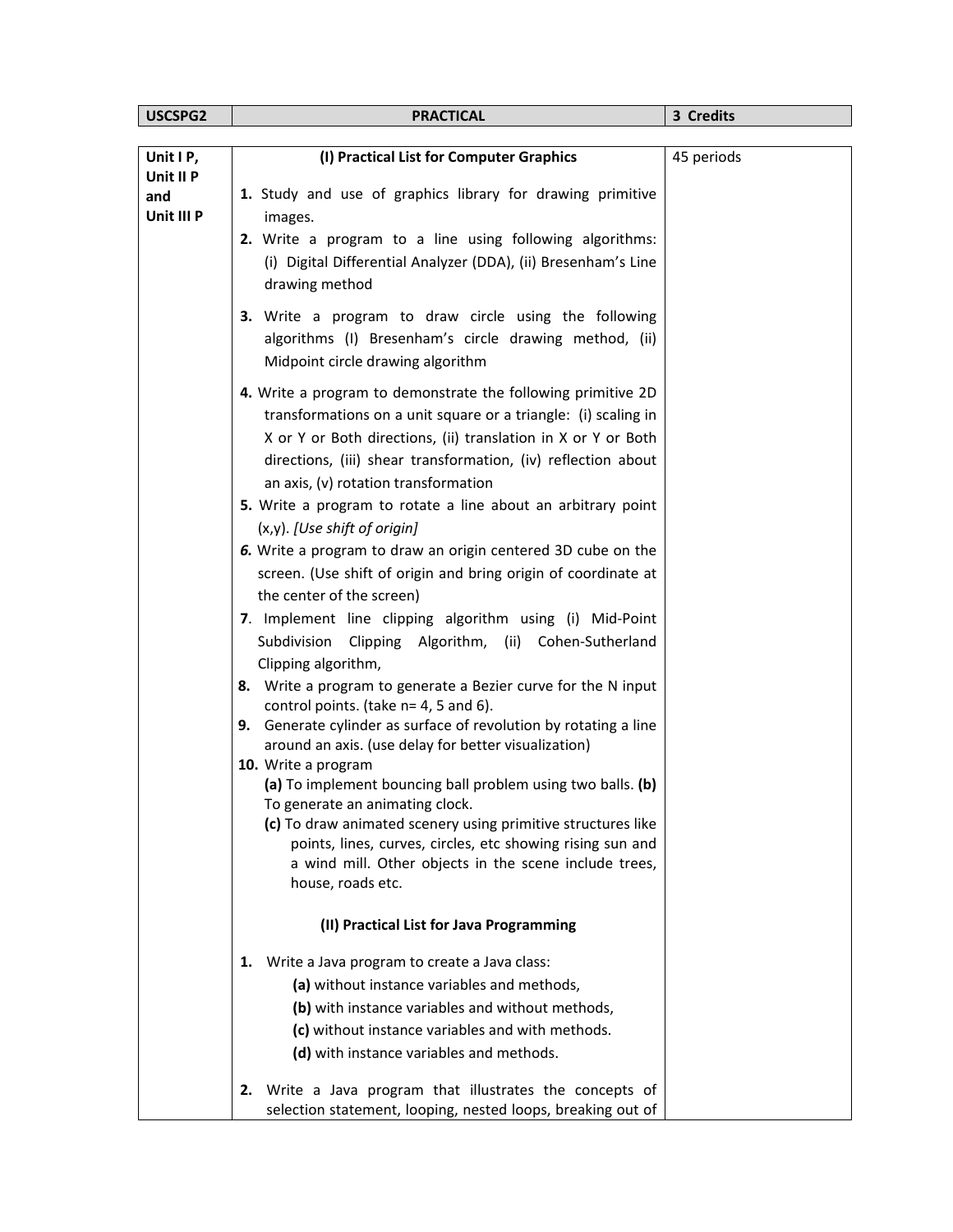| loop.                                                                               |  |
|-------------------------------------------------------------------------------------|--|
| 3. Write a Java program that illustrates the concepts of one,                       |  |
| two dimension arrays and strings.                                                   |  |
| 4. Write a Java program that illustrates the concepts of Java                       |  |
| class that includes                                                                 |  |
| (a) constructor with and without parameters.                                        |  |
| (b) Overloading methods.                                                            |  |
| (c) Overriding methods                                                              |  |
| 5. Write a Java program to demonstrate inheritance by<br>creating suitable classes. |  |
| 6. Create a Java package, interface and implement in Java                           |  |
| program.                                                                            |  |
| 7. Write a program that illustrates the error handling using                        |  |
| exception handling.                                                                 |  |
| 8. Write a program that illustrates the concepts of stream                          |  |
| classes.                                                                            |  |
| 9. Write a Java applet to demonstrate graphics, Font and                            |  |
| Color classes.                                                                      |  |
| 10. Write a Java program to illustrate AWT package, Event                           |  |
| classes and listeners.                                                              |  |
|                                                                                     |  |
| (III) Practical List for Software Engineering                                       |  |
|                                                                                     |  |
| Following Case Studies are recommended: (To be solved in                            |  |
| group of max of 3 to 4 students)                                                    |  |
|                                                                                     |  |
| Developing the system for the following with SSAD and OOAD                          |  |
| approach:                                                                           |  |
| a. Library System,                                                                  |  |
| <b>b.</b> Reservation System,                                                       |  |
| c. Inventory System,                                                                |  |
| d. Hospital management System                                                       |  |
| e. Any other system                                                                 |  |
| Note: - Multiple sessions may be required for completing a                          |  |
| practical                                                                           |  |
|                                                                                     |  |
| 1. Problem Definition - Identifying & Understanding the                             |  |
| system, its functions, desired inputs, outputs etc.                                 |  |
| Conducting Feasibility Study - Deciding S/W, H/W<br>2.                              |  |
| requirements, Type of system (Single-User/Multi-user etc),                          |  |
| Limitations of current system, Benefits of the proposed                             |  |
| system etc.                                                                         |  |
| 3. Requirement Analysis, Interviews, Questionnaire, Creating                        |  |
| <b>SRS</b>                                                                          |  |
|                                                                                     |  |
| Drawing ERD & converting to tables<br>4.                                            |  |
| Drawing Context Diagram, DFDs for understanding process<br>5.                       |  |
| flow                                                                                |  |